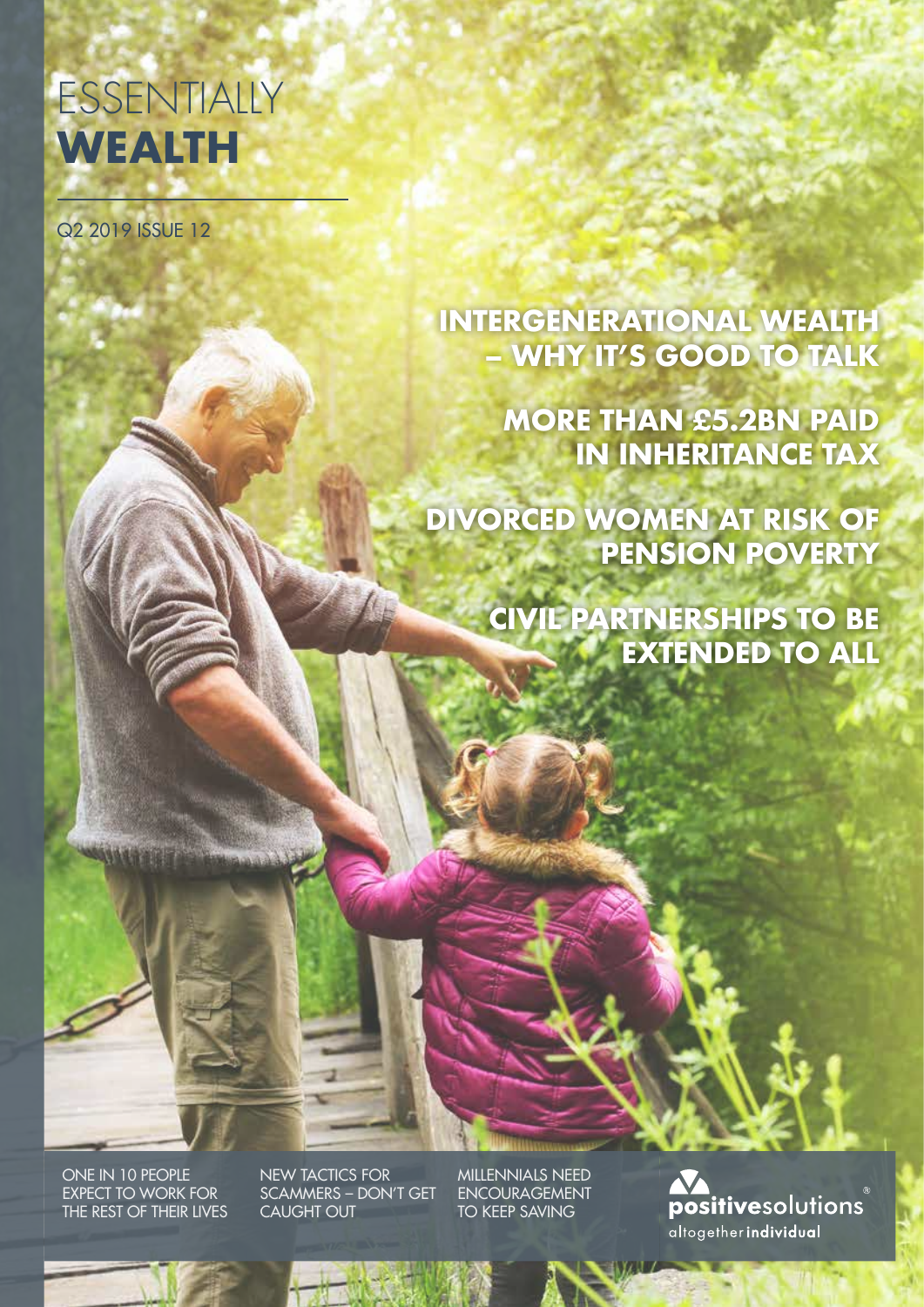### IN THIS ISSUE

| INTERGENERATIONAL WEALTH - WHY IT'S GOOD TO TALK                          | $\overline{2}$ |
|---------------------------------------------------------------------------|----------------|
| NEW TACTICS FOR SCAMMERS - DON'T GET CAUGHT OUT                           | 3              |
| ONE IN 10 PEOPLE EXPECT TO WORK FOR THE REST OF THEIR LIVES               | 3              |
| MORE THAN £5.2bn PAID IN INHERITANCE TAX – HOW CAN YOU CUT YOUR TAX BILL? | Δ              |
| MILLENNIALS NEED ENCOURAGEMENT TO KEEP SAVING                             | 5              |
| DIVORCED WOMEN AT RISK OF PENSION POVERTY                                 | 6              |
| PURSUING YOUR FINANCIAL GOALS - DON'T LET BREXIT GET IN THE WAY           | 7              |
| CIVIL PARTNERSHIPS TO BE EXTENDED TO ALL                                  | 7              |
| WHAT TO DO IF YOUR HOME ISN'T SELLING RIGHT NOW                           | 8              |
|                                                                           |                |



## INTERGENERATIONAL WEALTH – WHY IT'S GOOD TO TALK

In many families, having a frank discussion about wealth is something that's a bit of a no-go area. Parents don't always feel comfortable discussing money matters in front of their children, often because they want them to have a strong work ethic and don't want them to become complacent about what they might inherit in the years to come. Older people don't always like to dwell on the future, finding it difficult and distressing to open up a dialogue with their loved ones on sensitive issues like death and inheritance.

However, it's widely acknowledged that learning money management skills when they are still quite young will stand children in good stead throughout their lives. With the older generation living longer and potentially needing help in managing their finances in their later years, it's important for children and parents of any age to be able to communicate effectively about family wealth issues.

#### **Helping you adopt a new perspective**

Instead of each generation making their own arrangements, families are starting to consider how to use their combined resources in the best, most tax-efficient way to benefit all members.

For example, with many first-time buyers needing to borrow from the Bank of Mum and Dad in order to make their move, this is the perfect time to have a wider conversation about the effect this is likely to have on the whole family. For parents, giving or lending money can have implications for their retirement plans and the standard of living they can expect to enjoy during their later years.

Openly discussing wealth matters as a family helps establish financial priorities, clarify goals and ensure that the right plans are in place to support each generation according to their needs.

This is where we can help. We're experienced in looking at family finances in a holistic way and are happy to be part of these discussions. We encourage all participants to be open and honest about their needs, now and for the future.

Once goals are established, we can help families put in place plans that will deliver the outcomes they seek. We enable them to do things like save and invest for the future, make lifetime gifts, and pass on wealth tax-efficiently to the next generation on their death, whilst ensuring that the practical needs of each generation are fully respected and addressed.

**WITH THE OLDER GENERATION LIVING LONGER AND POTENTIALLY NEEDING HELP IN MANAGING THEIR FINANCES IN THEIR LATER YEARS. IT'S IMPORTANT FOR CHILDREN AND PARENTS OF ANY AGE TO BE ABLE TO COMMUNICATE EFFECTIVELY ABOUT FAMILY WEALTH ISSUES.**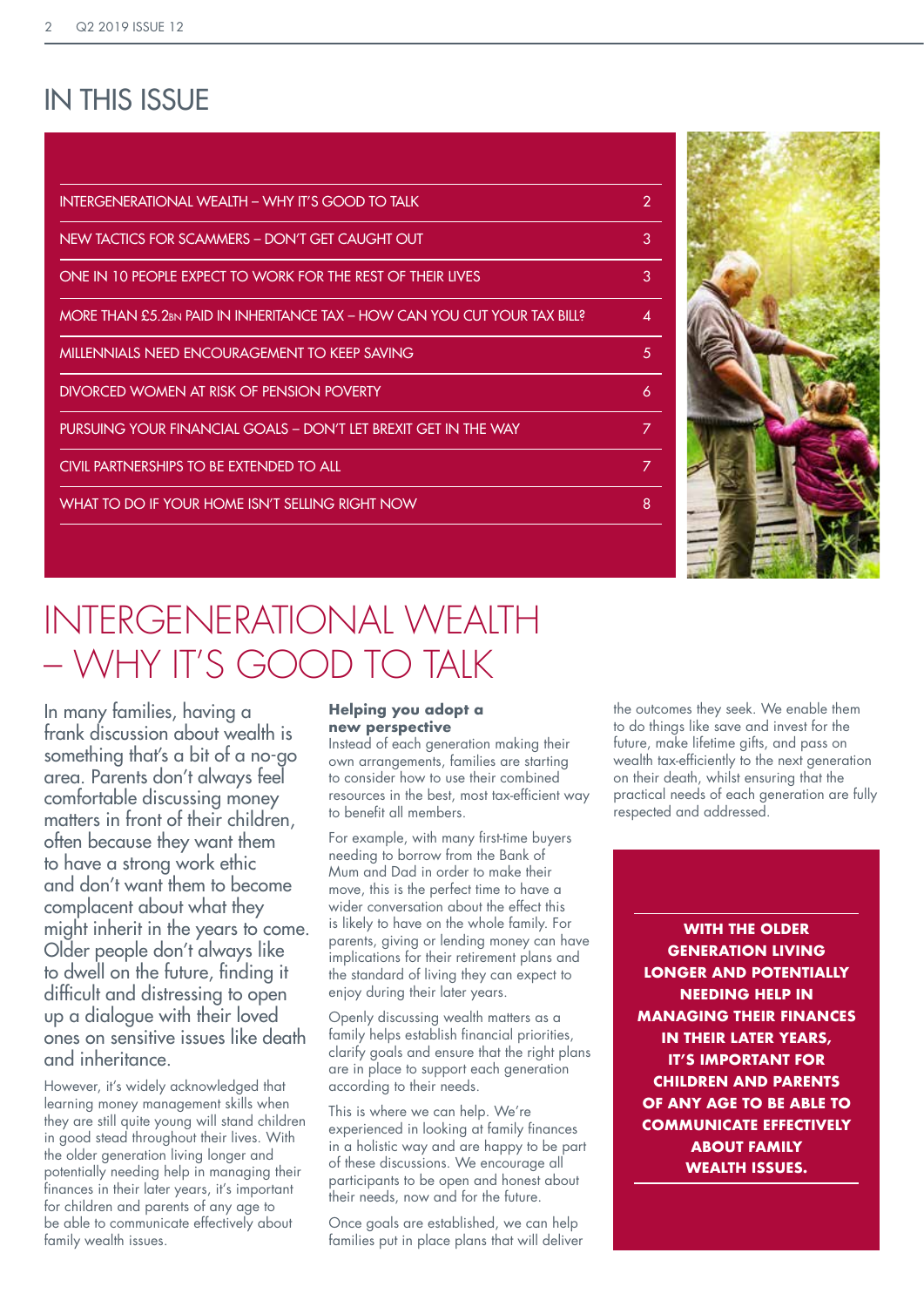

## NEW TACTICS FOR SCAMMERS – DON'T GET CAUGHT OUT

With the government's pensions cold-calling ban now in place, scammers are employing fresh tactics to target unsuspecting victims.

A new scam doing the rounds involves victims being called and informed that HMRC is starting legal action against them for unpaid taxes. Some of these calls are automated, with a recorded message telling people to press '1' to speak to a case worker to make a payment. Victims are told if they don't pay £1,000s immediately they will be arrested.

In March, HMRC revealed that it had received over 60,000 reports of scam calls in the six months to January 2019. A huge increase of over 360% compared to the previous six-month period.

#### **Don't hang around**

With scams like this one, calls often appear to come from a telephone number which looks similar to a genuine HMRC number. The caller will sound professional and will ask the victim to confirm their details before telling them the amount they allegedly 'owe'.

**HMRC REVEALED THAT IT HAD RECEIVED OVER 60,000 REPORTS OF SCAM CALLS IN THE SIX MONTHS TO JANUARY 2019. A HUGE INCREASE OF OVER 360% COMPARED TO THE PREVIOUS SIX-MONTH PERIOD.**

If challenged, the fraudsters claim that unless you make an instant card payment, you will face immediate arrest, or your passport will be cancelled.

HMRC has confirmed that it will never call people out of the blue demanding payment. They will only ever call asking for payment of a tax demand that they have already made the recipient aware of in writing.

Their advice is never to divulge your PIN, password or bank details to strangers. If you're contacted in this way, don't give out any personal information, reply to text messages, download attachments or click on links in emails you weren't expecting.

### ONE IN 10 PEOPLE EXPECT TO WORK FOR THE REST OF THEIR LIVES

Today, older workers have much more choice and flexibility in the way they manage the latter part of their working lives. For many, this means the freedom of being able to carry on working as long as they wish or reducing their hours.

However, research<sup>1</sup> has shown that one in 10 workers don't believe they will stop work at any point, often because they won't have sufficient retirement income to do so. More than half of respondents thought they would have to keep earning for at least some period during their old age, while 58% planned to look for temporary work or join the growing ranks of the gig economy. Only one in three people anticipated having the same standard of living in retirement as in their working years.

#### **Planning is the key**

In order to give yourself flexibility, you need to plan your pension savings so that you can continue to work if you wish to, but equally if you feel it's time to give up, you have funds available to be able to enjoy a comfortable retirement.

Ideally, pension saving should begin early in your career, but if for any reason you've left it until your later years, getting advice can help you consider your options and plan accordingly. That's why we recommend having regular pension reviews. That way, you'll know early on if you need to increase your level of pension saving in order to reach the level of income you need to live on in retirement.

For many of us, retirement could stretch to several decades. It should be a time of possibilities rather than a time spent worrying about money.

1ING, Feb 2019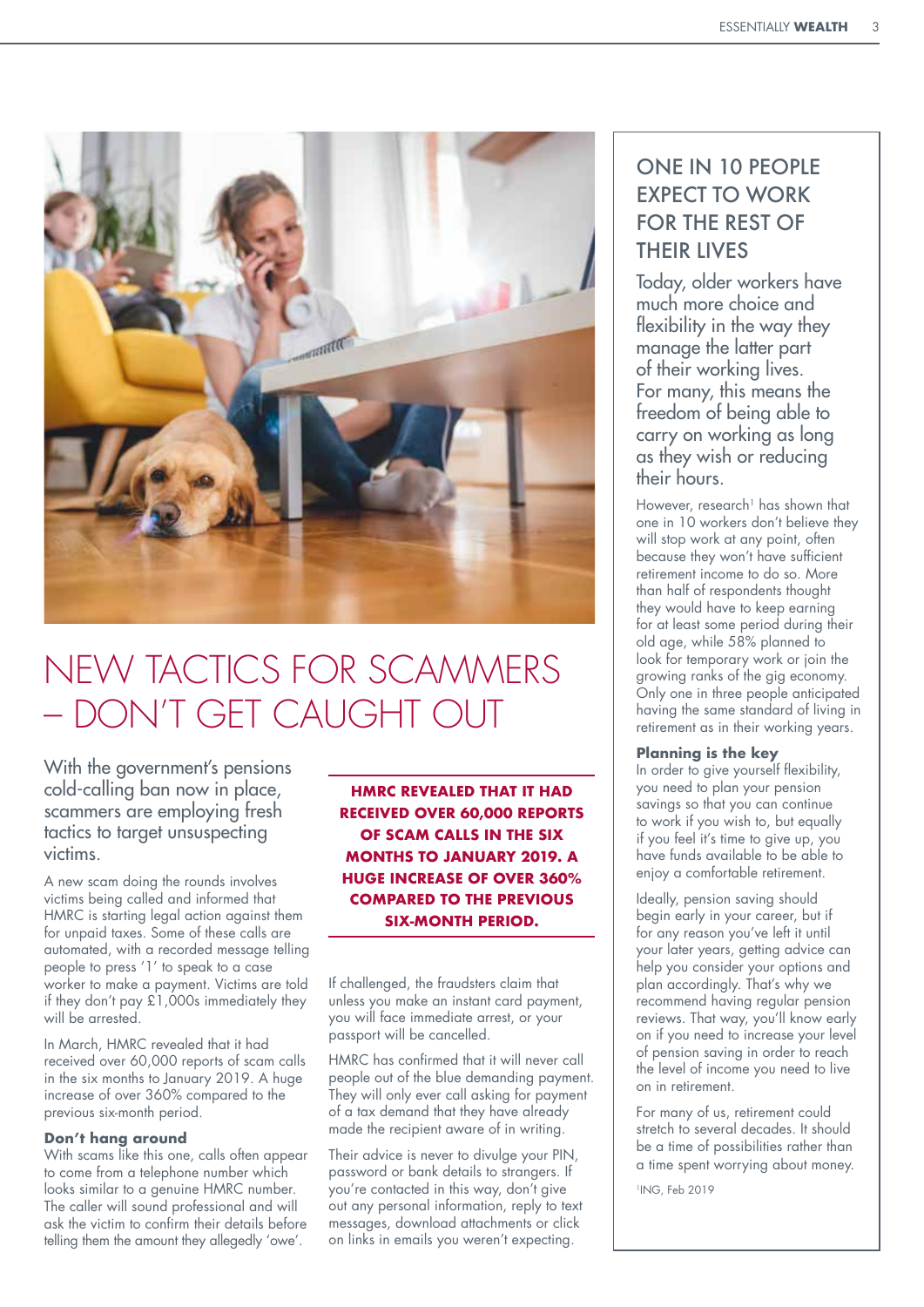

### MORE THAN £5.2bn PAID IN INHERITANCE TAX – HOW CAN YOU CUT YOUR TAX BILL?

Inheritance Tax (IHT) is paid if a person's estate (their property, money and possessions) is worth more than £325,000 when they die. Your estate will owe tax at 40% on anything above the £325,000 Inheritance Tax threshold (or 36% if you leave at least 10% of your net estate to charity).

Married couples and civil partners are able to pass their possessions and assets to each other tax-free (if UK-domiciled) and the surviving partner is allowed to use both tax-free allowances (when not utilised at the first death), effectively doubling their combined nil-rate band to £650,000.

#### **The Residence Nil-Rate Band**

From April 2017, the new family home allowance, the residence nil-rate band (RNRB), applies if you leave a main

residence to a direct descendant like a child or grandchild, including adopted, step or fostered children.

The RNRB is £150,000 in the 2019-20 tax year, then increases to £175,000 in 2020-21. As the RNRB can be added to the existing threshold of £325,000, this would potentially mean an overall allowance of £500,000 from 6 April 2020 for those who are single or divorced, or £1m for those who are married or in civil partnerships.

However, where an estate is worth over £2m, the family home allowance (but not the individual allowance of £325,000) reduces by £1 for every £2 of value over £2m.

#### **Seven-year rule**

Under what's referred to as the 'seven-year rule', gifts made during a donor's lifetime can be totally exempt if they survive for seven years after making the gift. If death occurs within this timeframe, IHT is payable, although taper relief applies following the third year after the gift was made, and each subsequent year up to the seventh.

#### **Other ways to reduce your IHT liability**

You can make gifts of up to £3,000 (in total, not per recipient) plus any number of gifts up to £250 per other recipient during each tax year.

In addition, before the wedding day, each parent of a bride or groom can give up to £5,000; grandparents or other relatives can give up to £2,500, and any well-wisher can give £1,000.

If you're able to do so, consider making regular gifts under the 'surplus income exemption'. This enables you, subject to a number of conditions, to make a series of gifts from your spare income, free of IHT, as long as the person who makes the gift is able to maintain their standard of living after making the gift.

IHT can be complex, so professional advice is essential.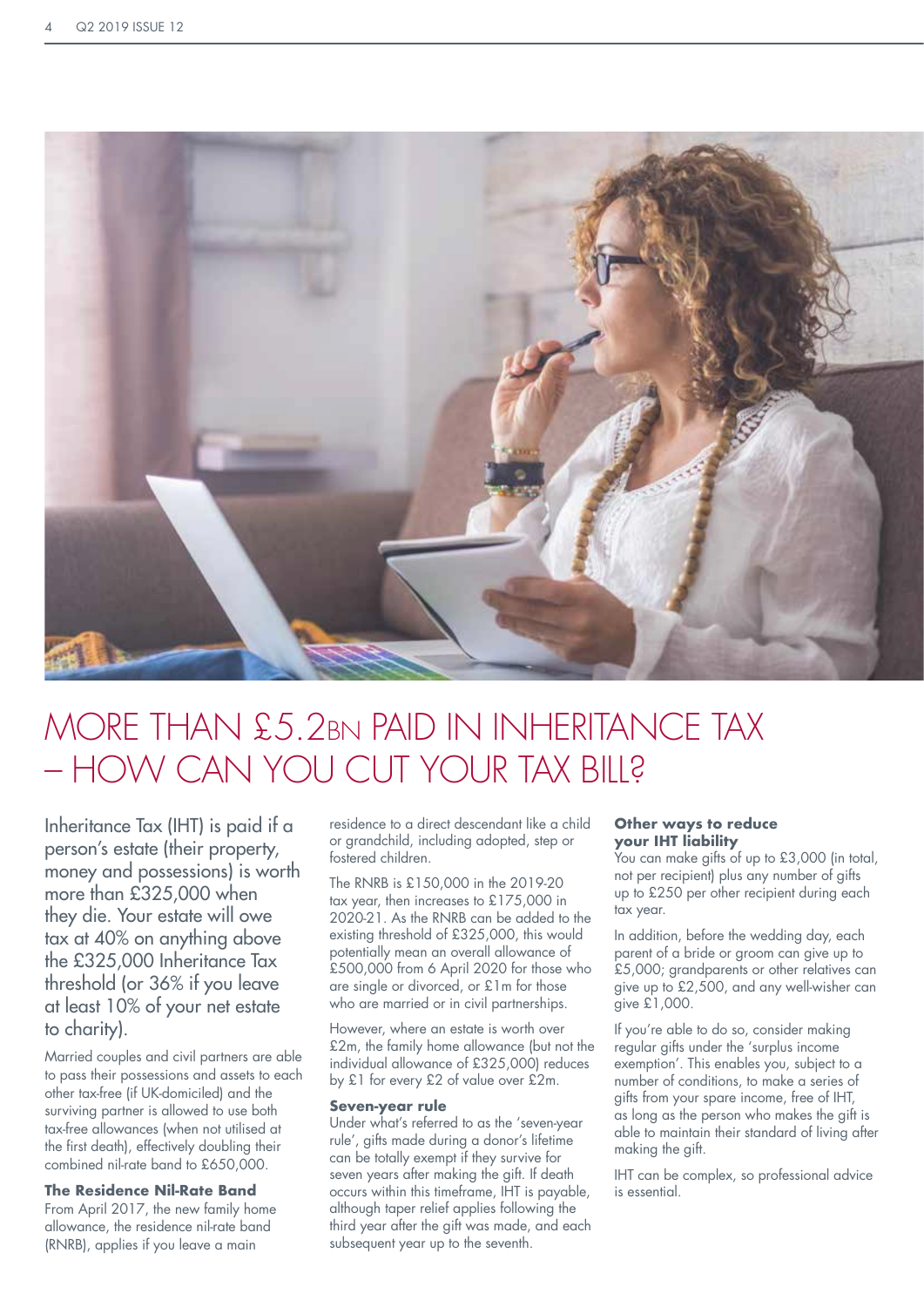



Total gifts up to **£3,000** in a year (can be carried forward one tax year)

Gifts in consideration of marriage or civil partnership ranging from **£5,000** from each parent of the couple, to **£1,000** from anyone else

**Chargeable** lifetime transfers and potentially exempt transfers attract taper relief, if made up to **seven** years before death on the amount of gift over the nil-rate band

### MILLENNIALS NEED ENCOURAGEMENT TO KEEP SAVING

Research has shown that 23% of UK millennials don't have any savings. The reason may lie in data from the Resolution Foundation Report2, which shows that average real hourly earnings for British under-30s fell by 13% between 2007 and 2014.

#### **The pensions bright spot**

However, it's not all bad news. From 2012, employers have been required to automatically enrol nearly all their employees into a workplace pension. While employees can opt out, if they don't, then both they and their employers pay in to their pension account. This has been a very successful move, resulting in around 10 million extra workers saving for their retirement. Department for Work & Pensions analysis of employer schemes started in 2013 and 2014, shows that millennials were least likely to opt out of making contributions.

#### **A step in the right direction**

From 6 April 2019, the total combined contribution for an auto enrolled workplace pension scheme increased from 5% to 8% of qualifying earnings. Employers must make at least the minimum employer contribution of 3%, with the staff member making up the difference, usually with the help of Income Tax relief.

However, experts have suggested that in order to have a pension that equates to around 70% of pre-retirement earnings, the total combined contribution percentage needs to be between 10% and 15%.

2Resolution Foundation, 2018

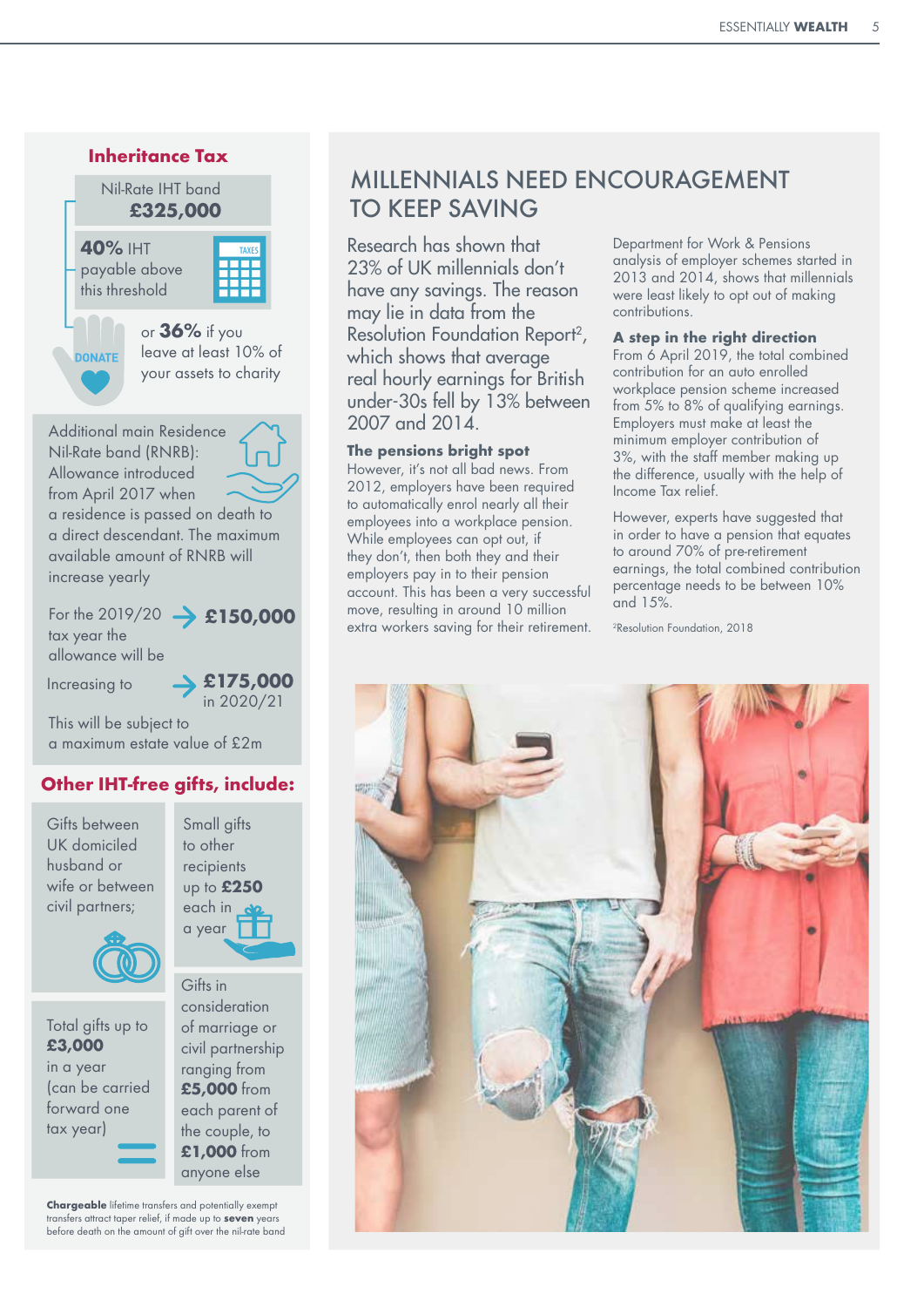## DIVORCED WOMEN AT RISK OF PENSION POVERTY

Divorce is always a sad and challenging time, made worse by the need to deal with family assets like the marital home. Much of the focus is quite rightly on making the best possible arrangements for any children involved. This often necessitates dealing with the family home, assessing its worth and apportioning its value.

Today, pensions can also represent a major financial asset that needs to be apportioned fairly between the couple. New research<sup>3</sup> shows that women can lose out when it comes to sharing pension wealth on divorce. Apparently, women who divorce can end up with less than a third of the average pension wealth, with the average divorced woman over 50 owning pension

wealth of £131,000 compared with £454,000 held in pensions by the average married couple.

#### **Getting the right advice**

Pensions can often be overlooked when dividing wealth on divorce. Many people think a pension solely belongs to the party who is named on the policy, but that's not the case. A pension has to be considered in the division of the couple's finances. Pension assets can be apportioned in various ways, by:

- dividing the pension fund into two separate pensions
- $\blacksquare$  offsetting the value of one spouse's fund by transferring a lump sum, or other assets, to the other spouse
- **u** arranging that when a pension comes to be paid, a portion goes to the other spouse.

Calculating the value of a pension can be complex, so it makes sense for women going through divorce to seek financial advice to ensure that they aren't missing out on a fair share of what can be a very valuable asset.

3Royal London, 2019

**WOMEN CAN LOSE OUT WHEN IT COMES TO SHARING PENSION WEALTH ON DIVORCE**

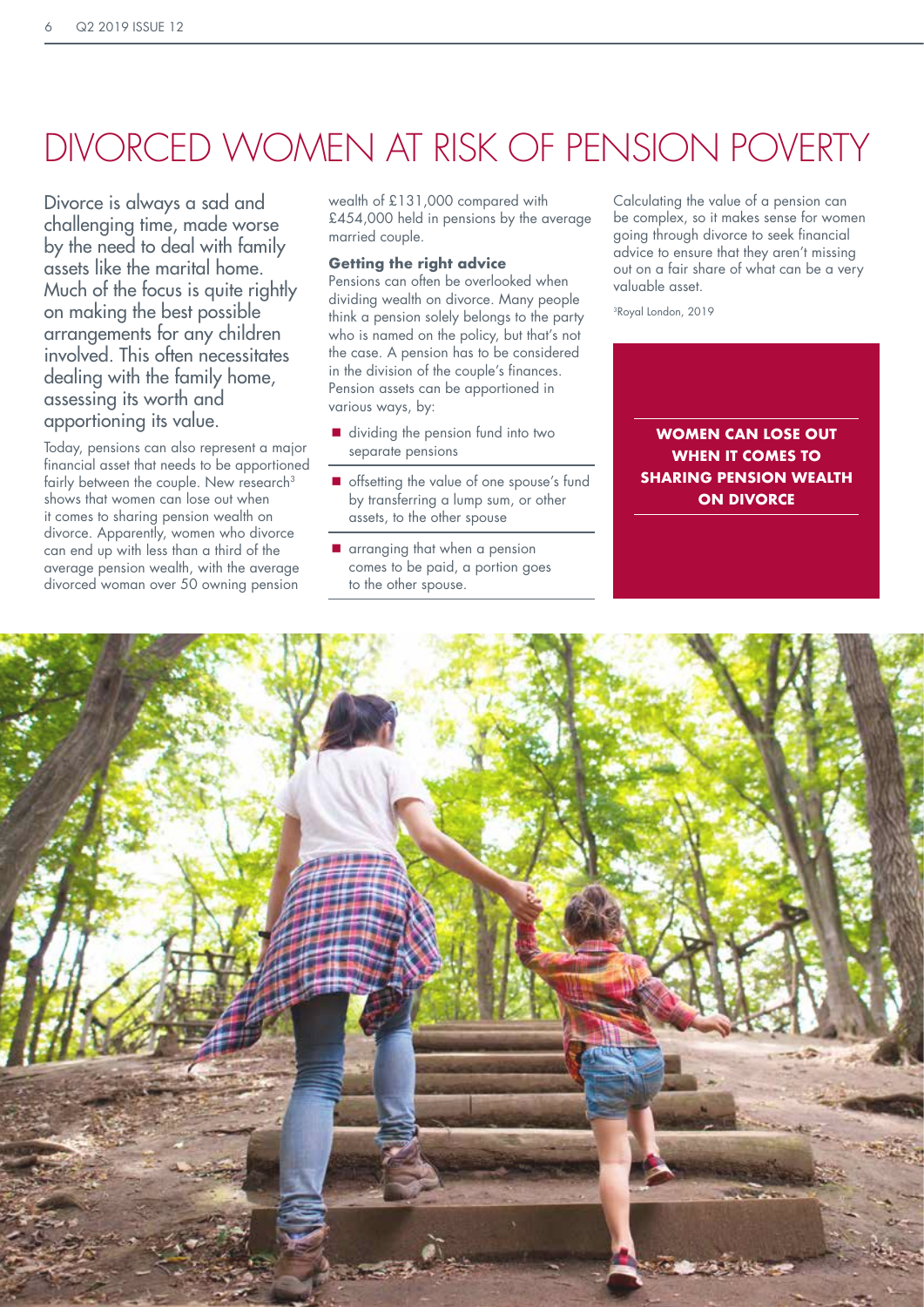### PURSUING YOUR FINANCIAL GOALS – DON'T LET BREXIT GET IN THE WAY

Since June 2016, Brexit has cast its shadow over the UK and had an impact on the value of sterling, the business plans of companies, large and small, and the nation's wealth. The economy has slowed, and growth has been sluggish at best. The economic impact is estimated to have reduced real household incomes by as much as £1,500 since June 2016.

#### **You'll still need to plan for life's big events**

However, it's important not to let the noise surrounding Brexit get in the way of pursuing your personal financial goals. You still need to establish your objectives and keep them firmly in mind.

Whatever the news, you should still think about saving for the future, contributing to your pension and planning for life's big events. Unless you prepare now, you won't wake up and find that magically you've saved enough for a home deposit, or that you've accumulated sufficient funds in your pension pot to allow for a comfortable retirement.

If you'd like some advice on planning your financial future, then do get in touch.

### CIVIL PARTNERSHIPS TO BE EXTENDED TO ALL

The Civil Partnerships, Marriages and Deaths Bill, is making good progress through the parliamentary system, and had its third reading in the House of Lords in early March. For couples who don't favour traditional marriage, but would like full legal recognition of their relationship, the news that opposite-sex couples will soon be able to enter into civil partnerships will be welcomed. This move is designed to address the imbalance that allows same-sex couples to choose, but not mixed-sex couples.

#### **What difference will it make?**

One of the most significant benefits that civil partnerships bring, is that the partners have the same inheritance rights as married couples. Recent figures 4 from the Office for National Statistics showed that in the UK, the fastest-growing family type was cohabiting couples. There were 3.3 million cohabiting families in 2017, more than double the figure in 1996.

#### **What about cohabiting couples' rights?**

Mistakenly, some cohabiting couples believe they have the same rights as married couples or civil partners. However, whilst marriages and civil partnerships give couples statutory legal protections and responsibilities to each other, the situation isn't the same for those who cohabit, especially when it comes to things like property, Inheritance Tax, pensions and next-of-kin status. For example, even if a Will is made in favour of a cohabitant, they aren't entitled to the spouse exemptions from Inheritance Tax.

Whilst cohabitees can enter into a cohabitation agreement, which sets out what they would want to happen to their property and assets in the event that they separate, many people would like the government to go further and extend legal rights to cohabiting couples, as they believe the present system produces unfair outcomes for cohabitants.

4ONS, 2017